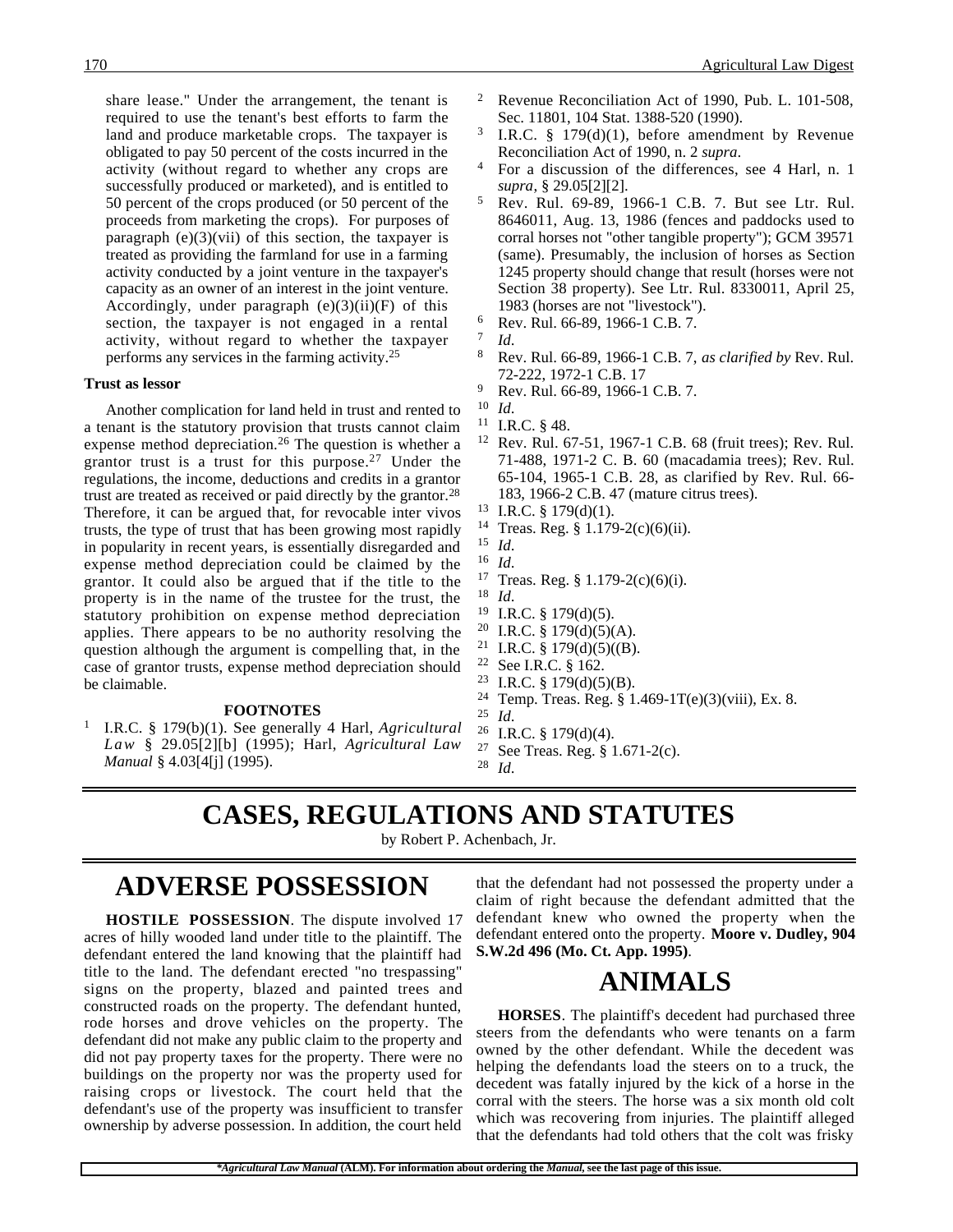and rambunctious, but the plaintiff produced no evidence that the colt had kicked anyone else or that the defendant knew that the colt was vicious or had dangerous propensities. The court held that domestic animal owners were liable under two standards of negligence: (1) strict liability if the animal had a vicious or dangerous propensity and the owners knew or should have known about the propensity and (2) negligence if the owner failed to exercise ordinary care necessary to prevent foreseeable injury. The court held that the plaintiff failed to show that the horse had any vicious or dangerous propensity in that a frisky or rambunctious horse was not dangerous. The court also held that the defendants were not liable for the injury because the horse had not kicked anyone before; therefore, the injury was not foreseeable under the circumstances. **Jividen v. Law, 461 S.E.2d 451 (W. Va. 1995)**.

### **BANKRUPTCY**

### **GENERAL -***ALM* **§ 13.03.\***

**AUTOMATIC STAY**. On the date of the Chapter 7 petition, the debtor was current on a loan secured by the debtor's farm. On advice of the debtor's attorney, the debtor did not make the next two monthly payments on the loan until the trustee filed notice of abandonment of the farm from the bankruptcy estate. The debtor then tendered the missed payments, but the creditor refused the payments. The creditor had not accelerated the note or sent notice of foreclosure to the debtor. The court held that, under Missouri law, the debtor had a reasonable time to cure defaults and that the debtor had attempted to cure the defaults within a reasonable time. The court noted that the debtor had made late payments in the past without objection by the creditor. Therefore, the creditor could not foreclose against the debtor if the automatic stay was lifted as to the creditor. The debtor filed notice of reaffirmation of the debt and the creditor objected to the reaffirmation, stating that it no longer wanted to do business with the debtor and could not be forced to reinstate the loan. The court held that, where a debtor was not in default at the time of the bankruptcy petition and has made offer of payment within a reasonable time such that the creditor could not accelerate and foreclose the loan under state law, the creditor cannot prohibit reaffirmation of the debt in the bankruptcy case. The other issue involved the amount of attorney's fees the creditor could charge. The court held that the creditor could receive only attorney's fees for the process of monitoring the creditor's rights in the bankruptcy case and could not receive the fees charged in bringing the objection to the reaffirmation. *In re* **Thomas, 186 B.R. 470 (Bankr. W.D. Mo. 1995)**.

**AVOIDABLE TRANSFERS**. The debtor's Chapter 12 case was converted to Chapter 7 because of fraud by the debtor in the case. The Chapter 7 trustee sought to use collateral estoppel in avoiding transfers by the debtor as fraudulent transfers. The court held that collateral estoppel would not be applied because the previous finding of fraud was more broad and did not specifically pertain to the transfers sought to be avoided in the Chapter 7 case. However, the court held that the trustee provided sufficient evidence of fraud to require return of the fraudulently transferred property. *In re* **Graven, 138 B.R. 587 (Bankr. W.D. Mo. 1992),** *aff'd by unrep. D. Ct. dec., aff'd***, 64 F.3d 453 (8th Cir. 1995).**.

#### **EXEMPTIONS**

AVOIDABLE LIENS. The debtor claimed two tractors as exempt tools of the trade under Wis. Stat. § 815.18(3)(b) which provided for an exemption up to \$7,500. The debtor sought to avoid consensual nonpurchase money liens against the tractors under Section 522. Wis. Stat. § 815.18(12) prohibited the avoiding of consensual liens. The creditors objected to the avoidance of their liens and argued that Section 522(f)(3), passed in 1994, limited the avoidance to \$5,000. The court held that Section  $522(f)(3)$  limited the debtor's avoidance power to \$5,000 because the debtor chose the state exemptions and state law prohibited the avoidance of consensual liens. *In re* **Parrish, 186 B.R. 246 (Bankr. W.D. Wis. 1995)**.

CROP INSURANCE PROCEEDS. The debtor had originally filed under Chapter 12 but converted the case to Chapter 7 in early 1995. Post-petition, the debtor became entitled to crop insurance proceeds from the loss of 1994 crops. The court held that because the debtor became entitled to the proceeds post-petition, the insurance proceeds were estate property. However, under 7 C.F.R. § 401.5 of the FCIC regulations, a bankruptcy trustee did not acquire any interest in the insurance proceeds unless voluntarily assigned by the debtor; therefore, the insurance proceeds were exempt property. *In re* **Clark, 186 B.R. 249 (Bankr. W.D. Mo. 1995)**.

EARNED INCOME TAX CREDIT. The court held that the debtor's federal earned income tax credit was eligible for exemption under Ky. Rev. Stat. § 205.220(3) as a public assistance benefit. *In re* **Brown, 186 B.R. 224 (Bankr. W.D. Ky. 1995)**.

### **CHAPTER 12 -***ALM* **§ 13.03[8].\***

**DISPOSABLE INCOME**. The debtors had filed for termination of their Chapter 12 case and discharge but an unsecured creditor objected, arguing that all of the debtors' disposable income had not been paid to the unsecured creditors. During the plan, the debtors maintained a second residence in the city where the debtors held jobs. The debtors incurred commuting expenses from the city to the farm where a hog confinement facility was operated while the debtors sought a purchaser of the facility. The debtors employed their children parttime to help with the farm and hog facility and paid them \$6.50 per hour for the work. One child lived on the farm and attended high school. The other child lived in the city in the second residence while attending college. The court held that the costs associated with the second residence were not includible in disposable income because the costs supported the income from the debtors' employment which helped fund the Chapter 12 plan and the costs were less than would have occurred if the debtors commuted to the jobs directly from the farm. The court held that the costs of maintaining the hog facility were not included in disposable income because the continued operation of the facility increased its potential selling price. The court also held that the employment of the children was reasonable but that the amount paid was excessive, given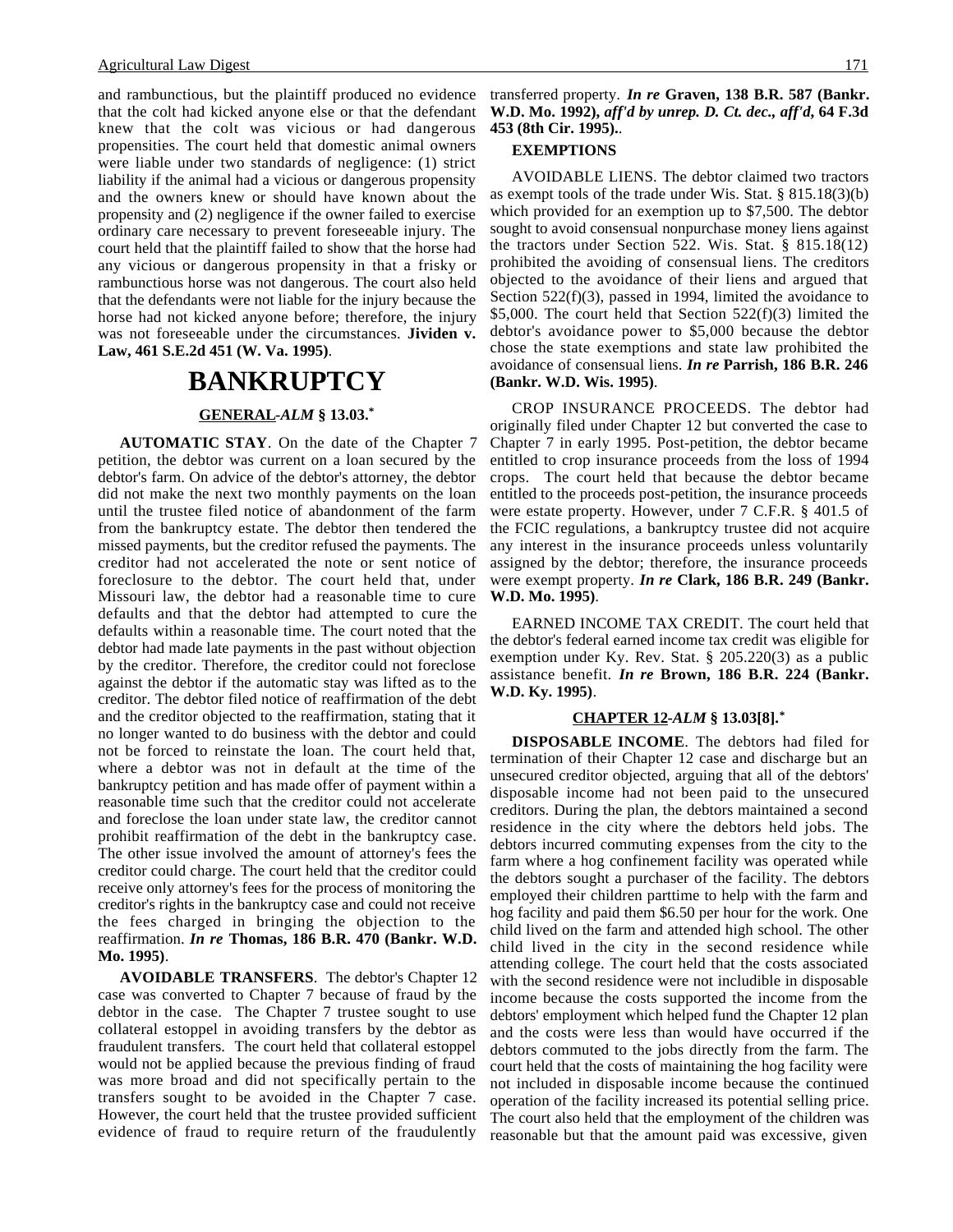the support provided by the debtors of room and board and the expectancy that the children would normally help with the farm as part of their family duty. The court did allow wage costs for the children at minimum wage. The rest of the wages was included in disposable income and had to be paid to unsecured creditors before a discharge would be granted. *In re* **Meyer, 186 B.R. 267 (Bankr. D. Kan. 1995)**.

#### **FEDERAL TAXATION -***ALM* **§ 13.03[7].\***

**ADMINISTRATIVE EXPENSES**. An involuntary petition was filed against the debtor in September 1988 and the debtor's taxable year ended on December 31, 1988. The IRS filed an untimely claim for the 1988 taxes and sought administrative expense priority for the claim, arguing that because the taxes became due post-petition, the taxes were incurred by the bankruptcy estate. The court held that because all of the taxable income was received by the debtor pre-petition, the taxes were incurred by the debtor and not the estate. The appellate court reached the same result but held that the taxes were "incurred" by the estate. The appellate court held that, although the taxes were incurred by the estate, the taxes were allowed only a seventh priority under Section  $507(a)(7)(A)(iii)$  because the taxes were not assessed before the petition and were assessible after the petition. *In re* **Pacific-Atlantic Trading Co., 64 F.3d 1292 (9th Cir. 1995),** *aff'g***, 160 B.R. 136 (N.D. Cal. 1993)**.

**AUTOMATIC STAY**. The debtors had filed an action in the Tax Court challenging the IRS assessment of additional taxes relating to a tax shelter investment. In the Tax Court petition, the debtors included a request for recovery of any overpayment of taxes. Before the Tax Court hearing was held, the debtors filed for bankruptcy and received a discharge. The Tax Court action was stayed by the bankruptcy case and resumed once the discharge was granted. The debtors argued that the resumption of the tax case violated the automatic stay of Section  $362(c)(1)$ because the Tax Court decision could reduce the possible overpayment of taxes claimed by the debtors. The court held that the resumption of the Tax Court case did not violate the automatic stay because the alleged overpayment was not estate property and only the property of the debtors would be affected by a Tax Court decision. **Bigelow v. Comm'r, 65 F.3d 127 (9th Cir. 1995)**.

**CLAIMS**. The debtor filed for Chapter 7 and the case was declared a no-asset case. The debtor had owed taxes for 1982 through 1985 but no claim was filed by the IRS or the debtor. The IRS agreed that the taxes were dischargeable; however, the IRS had filed a lien against the debtor's property, which included only a residence. The debtor sought to have the tax claim adjudicated in the Bankruptcy Court by claiming that the residence was estate property and the debtor could not afford to otherwise adjudicate the validity of the IRS lien. The IRS sought dismissal because adjudication of the lien issue by the Bankruptcy Court would not increase the bankruptcy estate and the debtor had not pursued other administrative remedies. The court held that it could adjudicate the lien issue because the debtor could benefit from the outcome; however, the court held that the debtor should be required to first pursue administrative remedies which did not first require payment

of the tax and that if those efforts proved fruitless, the debtor could return to the Bankruptcy Court for adjudication of those issues. *In re* **Fyfe, 186 B.R. 290 (Bankr. N.D. Ga. 1995)**.

**DISCHARGE**. The debtor sought to discharge taxes assessed for tax years more than three years before the bankruptcy petition and for which timely returns were filed. The assessments came after IRS disallowance of deductions from tax shelters. The IRS argued that the taxes were nondischargeable for willful attempt to evade payment of the taxes because the debtor did not pay the taxes and did not set aside funds for payment of the taxes. The court held that mere failure to pay taxes when assessed did not amount to willful attempt to evade taxes and held that the taxes were dischargeable. *In re* **Williams, 186 B.R. 521 (M.D. Fla. 1995)**.

The debtor filed an unsigned 1986 return on May 18, 1991 but did not pay the taxes owed. The IRS requested the debtor to sign a declaration form and the debtor returned the signed declaration on September 9, 1991. The debtor filed for Chapter 7 on August 25, 1993 and sought to have the 1986 taxes declared dischargeable because the return for the taxes was filed more than two years before the petition. The court held that the return was not effectively filed until the signed declaration was returned to the IRS; therefore, the effective date of the return filing was less than two years before the petition. *In re* **Lee, 186 B.R. 539 (S.D. Fla. 1995)**.

**TURNOVER** . The debtors had requested their employers to withhold excess federal income tax from their wages for 1990. On their 1990 income tax return, the debtors requested the IRS to apply the excess taxes to their 1989 tax liability; however, the IRS applied the refund to an assessment for 1986 even though the debtors were not aware of any assessment for that taxable year. The IRS then filed a claim in the bankruptcy court for the 1989 taxes, penalties and interest. The Bankruptcy Court held that the IRS was required to apply the voluntary payment of taxes as requested by the taxpayers and that the improper "seizure" of the refund was subject to turnover to the bankruptcy estate. The 1989 taxes would still remain a valid claim but the 1986 taxes were dischargeable, for other reasons. The appellate court reversed, holding that, because the payment was in the form of an overpayment of tax, I.R.C. § 6402(a) and Treas. Reg. § 301.6402-3(a)(6)(i) allowed the IRS to allocate the overpayment to any prior tax liability. *In re* **Ryan, 64 F. 3d 1516 (11th Cir. 1995),** *rev'g unrep. D. Ct. dec. aff'g***, 166 B.R. 757 (Bankr. S.D. Ala. 1993)**.

## **COOPERATIVES**

**RIGHT OF INSPECTION**. The plaintiffs were members of a cooperative stock corporation which processed, handled and marketed the dairy products produced by the members. The stock of the corporation was owned only by the board of directors who each owned one share of stock. The board of directors was elected by regional representatives elected by members in the regions. The members did not own any stock but supplied the equity for the corporation through contributions and retained earnings. The plaintiffs sought to inspect the books of the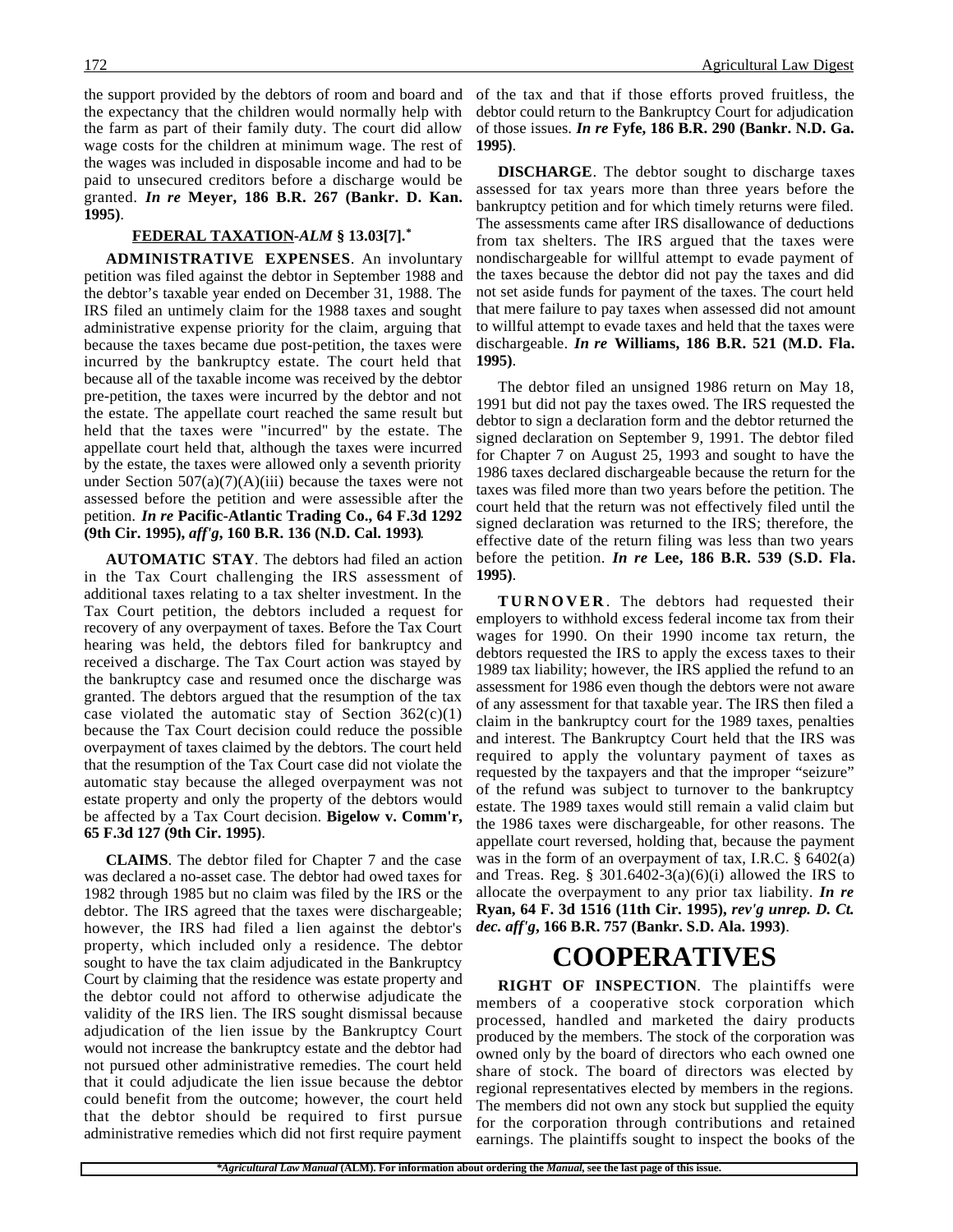corporation but were prevented by the board of directors. The Fifth Circuit Court of Appeals certified a question of law as to whether the members had a right of inspection under Delaware corporation law. The court held that only stockholders of record had the right of inspection and that because the corporation restricted stock ownership only to the board of directors, the members did not have a right of inspection. The court noted that the members had chosen the organizational form and were bound by the restrictions created by that form. **Shaw v. Agri-Mark, Inc., 663 A.2d 464 (Del. Super. 1995)**.

## **FEDERAL AGRICULTURAL PROGRAMS**

**CROP INSURANCE**. See *In re* **Clark**, *supra* under Bankruptcy.

**IMPORTS**. The FDA had issued an import alert that canned mushrooms from China could be contaminated with bacteria and issued a further alert that some canned mushrooms ostensibly from Taiwan were actually from China. The U.S. Customs required two shipments of canned mushrooms from Taiwan to be held in bonded warehouses pending investigation by the FDA which eventually determined that the mushrooms were from China and were contaminated with the bacteria. The FDA sought an order allowing the seizure and destruction of the mushrooms under 21 U.S.C. § 334. The importers argued that the FDA could not seize and destroy the mushrooms because the mushrooms never entered interstate commerce because the mushrooms were always held under government supervision. The importers wanted to reexport the mushrooms. The court held that the mushrooms were in interstate commerce when intercepted by the U.S. Customs in that the importers had placed the mushrooms in the stream of commerce which commenced when the mushrooms were placed on board ships destined for U.S. markets. The importer also argued that, because 21 U.S.C. § 338 could also apply to the mushrooms, the FDA was required to allow reexportation and could not bring a condemnation action under 21 U.S.C. § 334. The court held that 21 U.S.C. § 338 would generally apply but where the imported product was determined to be sufficiently dangerous to the public health, the FDA could bring a condemnation action in order to protect against subsequent reimportation efforts. **United States v. Food, 2998 Cases, 64 F.3d 984 (5th Cir. 1995)**.

**WETLANDS**. The plaintiff was a farmer who enrolled in the 1988 and 1989 price support and production adjustment program. The plaintiff's farm included two tracts of wetlands which were planted in 1988 and 1989. A field inspection by the SCS determined that the parcels were converted wetlands and the plaintiff was denied any program payments by the ASCS. The plaintiff appealed the SCS determination through the national level. At each stage of the state appeals, different scientists inspected the land and records and determined that the parcels were converted wetlands. The plaintiff was present for the inspections and participated in all hearings. The court held that the denial of payment was supported by the facts on records and that the plaintiff received fair treatment in the hearings. The plaintiff argued that 16 U.S.C. § 3822(a)(2), passed in 1990, retroactively required the delineation and certification of a wetlands map for the land before denial of any benefits. The court held that the statute did not apply retroactively. The plaintiff also challenged the use of historical aerial photographs of the property. The court held that use of the photographs was reasonable given the lack of other historical data for the land and the routine use of such photographs by the SCS for locating wetlands. **Downer v. United States, 894 F. Supp. 1348 (D. S.D. 1995)**.

# **FEDERAL ESTATE AND GIFT TAX**

**GENERATION SKIPPING TRANSFERS-***ALM* **§**

**5.04[6].\*** The decedent had created an irrevocable trust for two nieces and their five issue. The beneficiaries had the power to withdraw their respective one-seventh share of any contributions to the trust within 33 days after the contribution was made. The decedent had contributed \$17,000 to the trust for the purchase of a life insurance policy on the decedent's life. After the decedent's death but before the expiration of the 33 day period, the beneficiaries indicated in writing that they would not exercise their rights of withdrawal. The IRS ruled that the beneficiaries must include in annual income, the beneficiaries' share of income, deduction and credit attributable to the portion of trust corpus over which the beneficiaries had a right of withdrawal in the tax year. The IRS also ruled that, because the amount of the property released by each beneficiary did not exceed \$5,000 or 5 percent of the value of the aggregate property out of which the withdrawal could have been made, the decedent was considered the transferor for purposes of GSTT and the decedent's GSTT exemption amount could be allocated to the trust. **Ltr. Rul. 9541029, July 14, 1995**.

**MARITAL DEDUCTION-***ALM* **§ 5.04[3].\*** The decedent and spouse created a revocable trust which became irrevocable upon the decedent's death. The decedent's share of the trust and the decedent's estate property all poured over to the trust. At the decedent's death, the trust was split into a family trust and a marital trust which was further split into three trust shares. The martial trust received as much of the decedent's property so as to reduce the estate tax to zero. One share received as much property as which could be sheltered by the GSTT exemption amount. The surviving spouse disclaimed the interest in the GSTT share. Under the trust, the GSTT share passed to one of the other shares and any estate taxes were to be allocated to that share to the extent of the property passing because of the disclaimer. The transferee share was QTIP. The IRS ruled that no marital deduction was allowed for the GSTT share. **Ltr. Rul. 9541035, July 18, 1995**.

# **FEDERAL INCOME TAXATION**

#### **BUDGET RECONCILIATION BILL**

The Senate version of the Budget Reconciliation Bill (H.R. 2491) would increase the deduction for health insurance payments for self-employed individuals from 30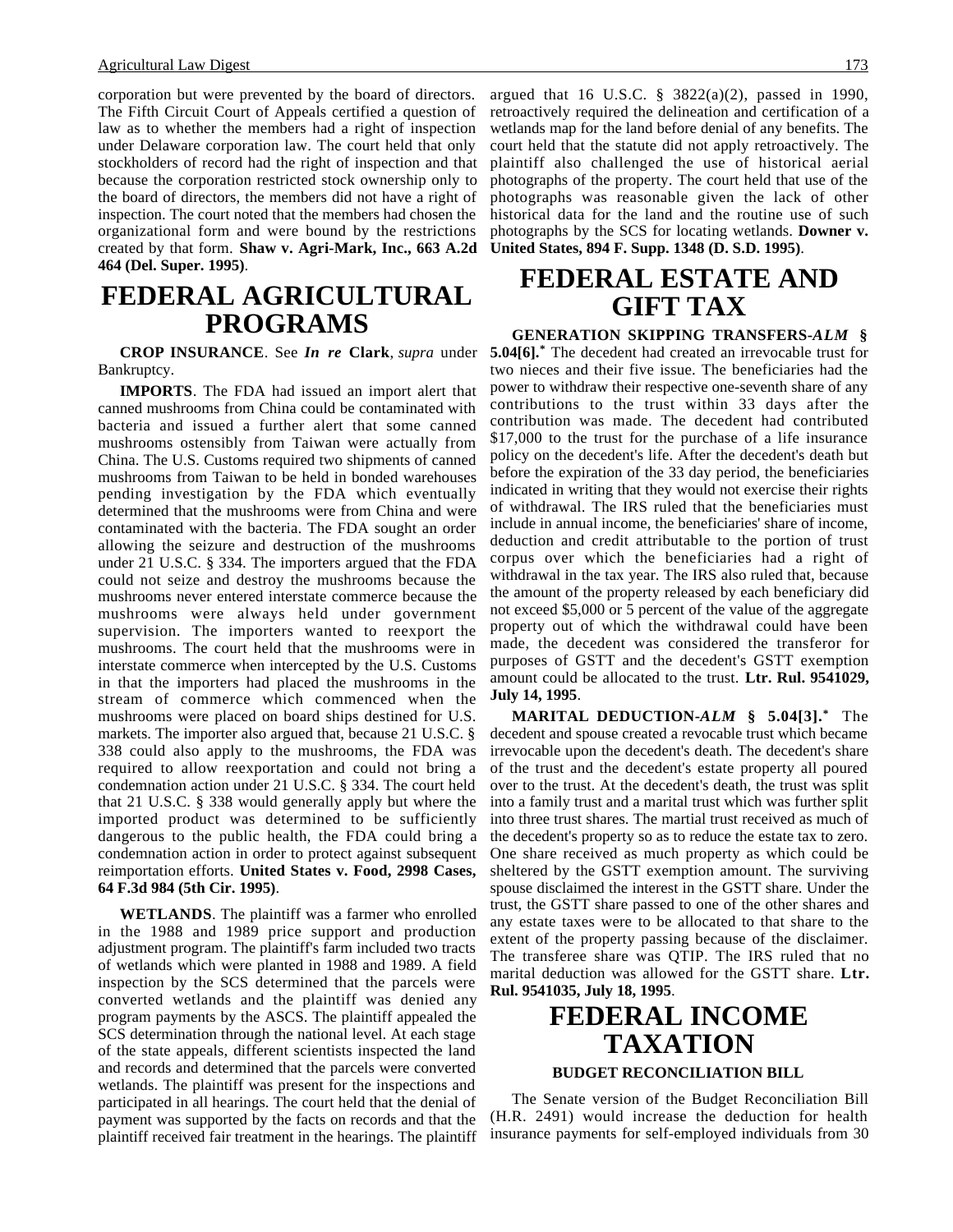percent to 55 percent, effective Jan. 1, 1996. The Senate version also would allow retiring farmers to roll over up to \$500,000 of gain from the sale of farm assets to an IRA.

**ALTERNATIVE MINIMUM TAX**. The taxpayer had employment wages as income and had taxable income subject to alternative minimum tax. The taxpayer challenged the constitutionality of the differences between the calculation of alternative minimum taxable income from employees and AMT income for self-employed persons. The court held that the differences were constitutional in that the differences were rationally related to the congressional goal of a broad-based tax system. **Rawlins v. Comm'r, T.C. Memo. 1995-502**.

#### **C CORPORATIONS-***ALM* **§ 7.02.\***

REORGANIZATIONS. A corporation owned a manufacturing plant on land which had potential environmental cleanup liabilities. The corporation transferred all of its assets to a new corporation in exchange for all of the new corporation's stock. The new corporation assumed the contingent liabilities for any environmental costs. The original corporation had not taken any action for cleanup nor taken any deductions or adjustments to basis for the contingent cleanup liabilities. The IRS ruled that the amount of contingent environmental liabilities assumed by the new corporation would not be included in any determination as to whether the liabilities assumed by the new corporation exceeded the basis of the assets received from the original corporation. The IRS also ruled that the environmental cleanup costs eventually incurred by the new corporation would be deductible as business expenses or capital costs, depending on the specific costs involved. **Rev. Rul. 95-74, I.R.B. 1995-46**.

**DEPRECIATION-***ALM* **§ 4.03[4].\*** The taxpayers were professional violinists who purchased 19th century bows for their violins. The taxpayers claimed depreciation deductions under ACRS for five-year property. The IRS argued that the bows were not eligible for depreciation because the bows did not have a determinable life since the bows would only appreciate in value as historical art objects. The court held that the taxpayers were not required to prove a determinable useful life for the bows because the bows were tangible property used in a trade or business and were subject to wear and tear from use during the taxable year. **Simon v. Comm'r, 95-2 U.S. Tax Cas. (CCH) ¶ 50,552 (2d Cir. 1995),** *aff'g***, 103 T.C. 247 (1994)**. See also **Liddle v. Comm'r, 95-2 U.S. Tax Cas. (CCH) ¶ 50,488 (3d Cir. 1995),** *aff'g***, 103 T.C. 285 (1994)** p. 150 *supra*.

The taxpayer corporation made improvements to its buildings used in its restaurant business and claimed depreciation under the Asset Depreciation Range for buildings placed in service before January 1, 1981 and ACRS for improvements to buildings placed in service after December 31, 1980. The taxpayer argued that the improvements were included in the ADR Class 57.0 as improvements that were part of the structural shell of the buildings. The Tax Court held that I.R.C. § 1250 property was not included in the ADR Class 57.0 by statute unless the IRS explicitly includes the property in the class. Because the IRS has not included the property in the class, the

improvements had to be depreciated using the 15-year recovery period for real property. The appellate court reversed, holding that the property classified under Class 65.0 could be depreciated based on a 10-year useful life. **Walgreen Co. v. Comm'r, 95-2 U.S. Tax Cas. (CCH) ¶ 50,562 (7th Cir. 1995),** *rev'g***, 103 T.C. 582 (1994)**.

**DISCHARGE OF INDEBTEDNESS-***ALM* **§ 4.02[15].\*** Prior to November 1990, an S corporation was a C corporation which had net operating loss carryovers from previous tax years. The S corporation filed a short tax year return which showed ordinary losses and disallowed losses. In 1991, while the corporation was insolvent the corporation was discharged from an obligation which was not included in income because of the insolvency exception of I.R.C. § 108(b)(2). For 1991 the corporation had ordinary losses, I.R.C. § 1231 losses and disallowed losses. The IRS ruled that, because the discharged indebtedness was not included in income, the corporation had to reduce tax attributes before passing any of the income on to the shareholders. The IRS ruled that, because the C corporation losses could not be carried over to the S corporation, the C corporation losses were not reduced by the discharge of indebtedness income. S corporations first allocate ordinary losses and I.R.C. § 1231 losses to the shareholders, reducing their stock basis. The discharge of indebtedness income reduces the disallowed losses first and then is allocated to the other corporation tax attributes as listed in I.R.C. § 108(b)(2). **Ltr. Rul. 9541001, Nov. 30, 1994**.

The taxpayer was a cooperative housing corporation which owned residential apartments rented by the corporation's shareholders. The property was subject to a mortgage securing a loan from a bank. The corporation became insolvent when the fair market value of the property dropped below the fair market value of the loan principal and interest. The corporation renegotiated the loan down to the fair market value of the property. The IRS ruled that the restructured loan resulted in discharge of indebtedness income which was excludible from the corporation's income to the extent of the insolvency at the time of the restructuring. The amount of excluded discharge of indebtedness income was to be used to reduce the corporation tax attributes. **Ltr. Rul. 9541020, July 10, 1995**.

**ENVIRONMENTAL CLEANUP COSTS**. The taxpayer owned farm land which became contaminated with pesticides and chemicals when the land was used as an industrial waste site. The taxpayer donated the land to the county which attempted to convert the land to recreational use until the contamination was found and then the county resold the land back to the taxpayer for nominal consideration. The taxpayer was responsible for the cleanup of the land and sought to deduct the costs as ordinary business expenses under *Rev. Rul. 94-38, 1994-1 C.B. 35*. The IRS ruled that Rev. Rul. 94-38 did not apply because the land was not clean when the taxpayer reacquired the land. The IRS also ruled that the costs were capital costs not eligible for current deductions because the land was no longer used in a trade or business. **Ltr. Rul. 9541005, Sept. 27, 1995**.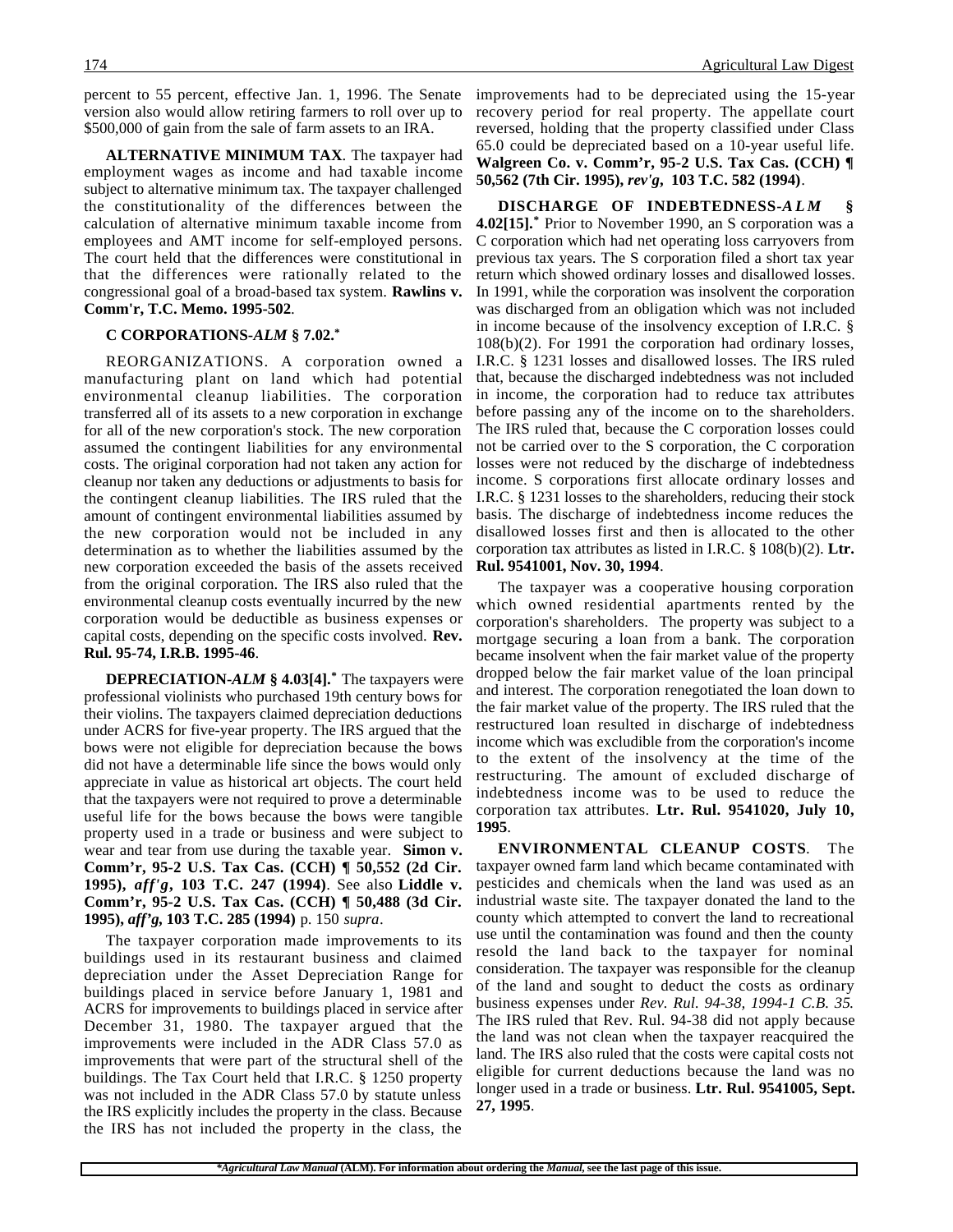**HOBBY LOSSES-***ALM* **§ 4.05[1].\*** The taxpayer was a computer programmer who also operated a horse racing and breeding activity. The court found that the activity was operated in a business like manner in that the taxpayer had gained substantial expertise in the area, the taxpayer spent a substantial amount of time at the activity, the taxpayer did not have substantial income from other sources and the taxpayer expected profits from appreciation of the horses. The taxpayer was allowed deductions in excess of income from the activity. **Shane v. Comm'r, T.C. Memo. 1995- 504**.

**PENSION PLANS**. For plans beginning in October 1995, the weighted average is 7.16 percent with the permissible range of 6.45 to 7.81 percent (90 to 109 percent permissable range) and 6.45 to 7.88 percent (90 to 110 percent permissable range) for purposes of determining the full funding limitation under I.R.C. § 412(c)(7). **Notice 95- 52, I.R.B. 1995-43, 7**.

The taxpayers were beneficiaries of an interest in a pension plan owned by the decedent. The decedent also was a beneficiary of an interest in a pension plan owned by a predeceased spouse. The decedent elected to receive payments in annual installments from both the predeceased spouse's pension and the decedent's own pension funds. The IRS ruled that the current beneficiaries were not precluded from electing a lump sum payment as to both pension plan payments for purposes of the I.R.C.  $\S$  402(d)(1) separate tax on lump sum distributions. **Ltr. Rul. 9541036, July 18, 1995**.

**REFUNDS**. At a time when the decedent was allegedly mentally incompetent, the decedent filed a request for an extension to file the 1983 tax return, accompanied by a check for \$7,000; however, the decedent did not include any reason for the check. The IRS eventually placed the check in an excess collections account. In 1991, after the decedent's death, the executor discovered the payment and determined that the amount paid should have been only \$700 and requested a refund. The IRS argued that the statute of limitation for a refund had expired and denied the request. The executor argued that the statute of limitations was equitably tolled by the decedent's incompetency. The court held that the statute of limitations on refund actions could be equitably tolled by the taxpayer's mental incompetency. **Brockamp v. United States, 95-2 U.S. Tax Cas. (CCH) ¶ 60,213 (9th Cir. 1995)**.

### **S CORPORATIONS-***ALM* **§ 7.02[3][c].\***

DISCHARGE OF INDEBTEDNESS. The taxpayer was the sole shareholder of an S corporation which owed money to an unrelated bank. The loan was evidenced by two nonrecourse promissory notes. When the corporation experienced financial difficulties, another S corporation owned by the taxpayer's spouse agreed to purchase the loans from the taxpayer's corporation. In negotiations with the bank, the notes were purchased at less than face amount such that the taxpayer's corporation incurred discharge of indebtedness income. Because the corporation was insolvent, the exception of I.R.C. § 108 applied. The IRS ruled that because the two corporations were related, the purchase of the loans by the spouse's corporation was

treated as a purchase by the taxpayer's corporation. The IRS also ruled, however, that the exempt nature of the discharge of indebtedness income did not pass through to the shareholder as tax exempt income because the excluded income was to be used to reduce tax attributes of the corporation, making the discharge of indebtedness income tax-deferred income. Therefore, the shareholder could not increase the basis of the stock by the amount of discharge of indebtedness income. **Ltr. Rul. 9541006, July 5, 1995**.

**SOCIAL SECURITY TAX-***ALM* **§ 4.06.\*** Beginning with the January 3, 1996 payment, the monthly social security benefit payments will increase 2.6 percent to a maximum of \$470 for an individual and \$705 for a couple. The maximum amount of annual wages subject to Old Age Survivors and Disability Insurance for 1996 is \$62,700, with **all** wages and self-employment income subject to the medicare portion of the tax. For 1996, the maximum amount of annual earnings before reduction of benefits is \$11,520 for persons aged 65 through 69 and \$8,280 for persons under age 65. The amount of wages necessary for one quarter of coverage is \$640. **Social Security Admin. News Release, October 13, 1995**.

# **STATE TAXATION**

**AGRICULTURAL USE**. The taxpayer owned a 23.7 acre parcel of land which originally was part of the taxpayer's farm. The parcel was leased to a neighboring horse trainer and cattle rancher for use as pasture. In 1991, no animals were pastured on the land but the land was used for winter pasture in 1992. The county board of equalization argued that the land was not eligible for agricultural use taxation because the land was not actually used for agricultural purposes in 1991. The court held that the circumstances of the lease and intended use of the land were sufficient to support a finding that the property was actually used for agricultural purposes. The court held that "actual agricultural use" did not require constant use of property by the owner or tenant. **Clarke v. Douglas Co. Bd. of Equalization, 899 P.2d 240 (Colo. Ct. App. 1995)**.

**REAL PROPERTY**. The taxpayer operated a pulletraising facility and an egg-laying and feed mill facility. In making the real property tax assessment for the facilities, the assessor included grain dryers, scalper, outside tanks, hammer mill, roller mill, corn auger, distributor head, surge hoppers, three motors, a motor control center, electrical panels, weigh hopper, mixers, air compressor, dust control system, and scale as part of the real property. Under S.D. Cod. Laws § 10-4-2, real property included all structures on land. The court held that the equipment was all real property because the equipment was an integral part of the business facilities used by the taxpayer. The court noted that several of the items were affixed to the land or other buildings and that the other unattached property was essential to the use of the facilities in the taxpayer's business; therefore, the equipment was integral to the structures. **National Food Corp. v. Aurora County Bd. of Comm'rs, 537 N.W.2d 564 (S.D. 1995)**.